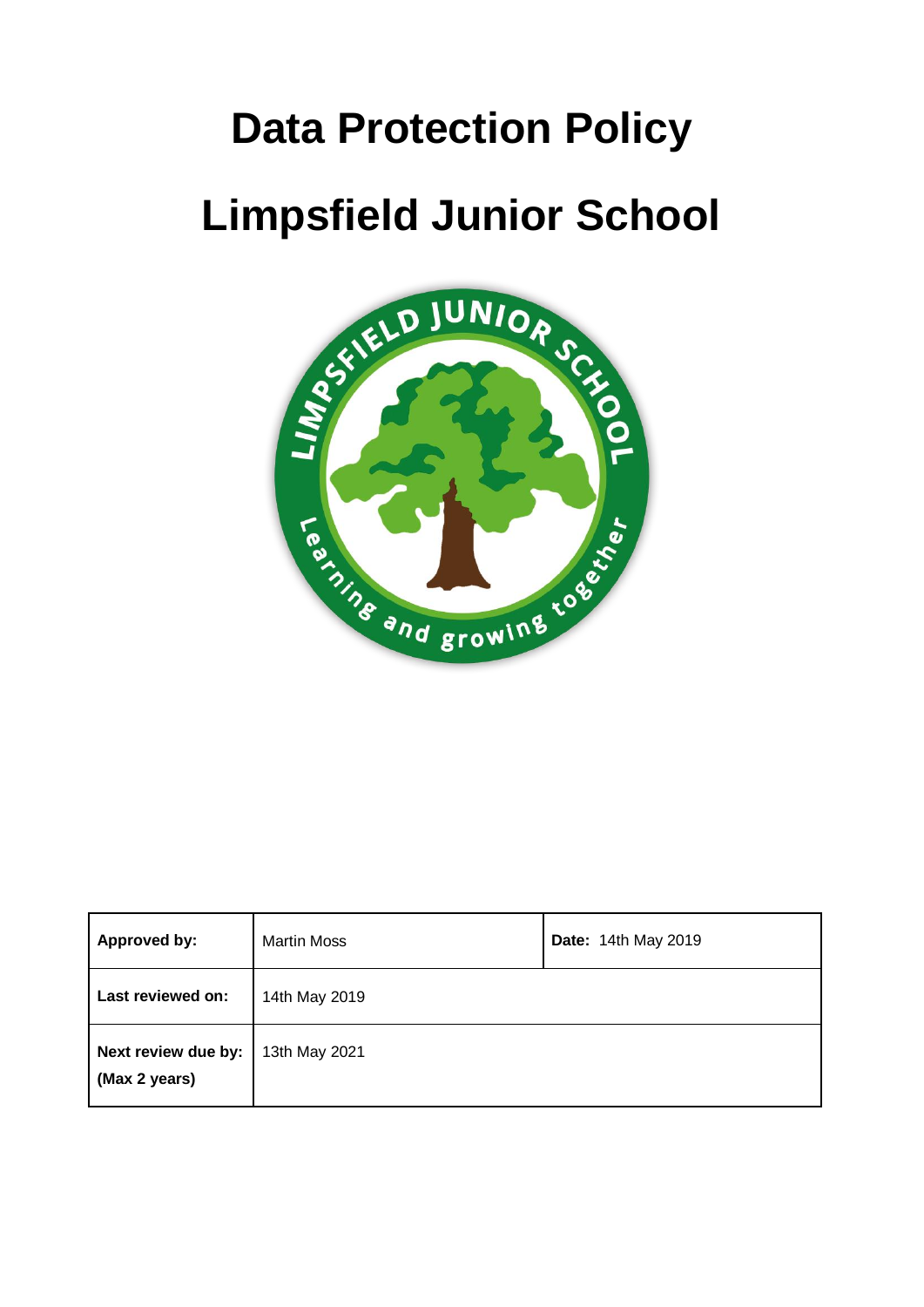## **Contents**

| 3<br>3<br>4<br>4 |
|------------------|
|                  |
|                  |
|                  |
|                  |
| 5                |
| 5                |
| 6                |
| 6                |
| 8                |
| 8                |
| 8                |
| 8                |
| 9                |
| 9                |
| 9                |
| 9                |
| 10               |
| 10               |
| 11               |
|                  |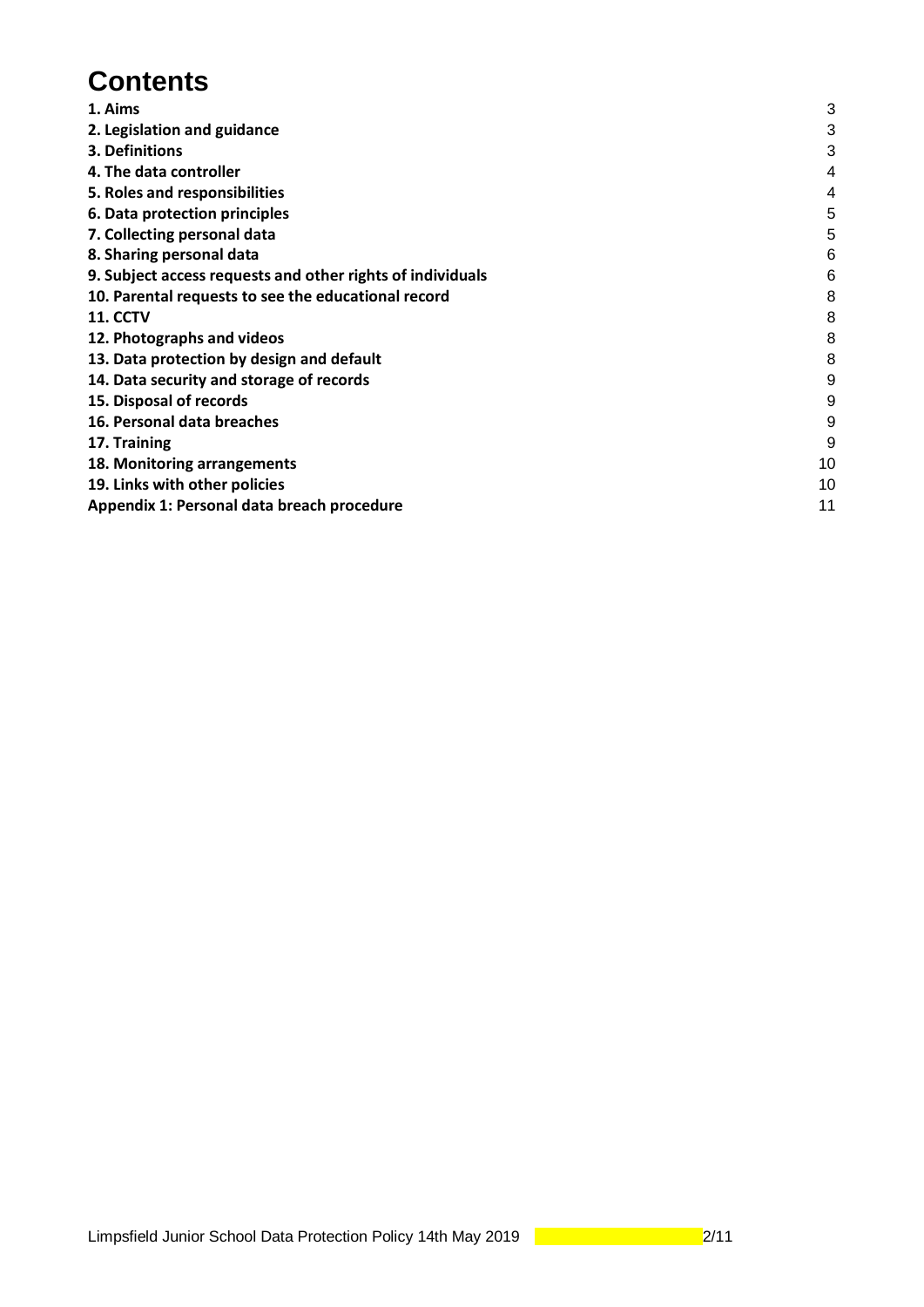## <span id="page-2-0"></span>**1. Aims**

Our school aims to ensure that all personal data collected about staff, pupils, parents, governors, visitors and other individuals is collected, stored and processed in accordance with the [General Data Protection](https://gdpr-info.eu/)  [Regulation \(GDPR\)](https://gdpr-info.eu/) and the expected provisions of the Data Protection Act 2018 (DPA 2018) as set out in the [Data Protection Bill.](https://publications.parliament.uk/pa/bills/cbill/2017-2019/0153/18153.pdf)

<span id="page-2-1"></span>This policy applies to all **personal data**, regardless of whether it is in paper or electronic format.

## **2. Legislation and guidance**

This policy meets the requirements of the GDPR and the expected provisions of the DPA 2018. It is based on guidance published by the **Information Commissioner's Office** (ICO) on the [GDPR](https://ico.org.uk/for-organisations/guide-to-the-general-data-protection-regulation-gdpr/) and the ICO's [code](https://ico.org.uk/media/for-organisations/documents/2014223/subject-access-code-of-practice.pdf)  [of practice for subject access requests.](https://ico.org.uk/media/for-organisations/documents/2014223/subject-access-code-of-practice.pdf)

It also reflects the ICO's [code of practice](https://ico.org.uk/media/for-organisations/documents/1542/cctv-code-of-practice.pdf) for the use of surveillance cameras and personal information.

In addition, this policy complies with regulation 5 of th[e Education \(Pupil Information\) \(England\) Regulations](http://www.legislation.gov.uk/uksi/2005/1437/regulation/5/made)  [2005,](http://www.legislation.gov.uk/uksi/2005/1437/regulation/5/made) which gives parents the right of access to their child's educational record.

| <b>Term</b>                                      | <b>Definition</b>                                                                                                                                                                                                                                                                                                                                                                                                                                                                                                                                                                                                                                                                                                                                                       |
|--------------------------------------------------|-------------------------------------------------------------------------------------------------------------------------------------------------------------------------------------------------------------------------------------------------------------------------------------------------------------------------------------------------------------------------------------------------------------------------------------------------------------------------------------------------------------------------------------------------------------------------------------------------------------------------------------------------------------------------------------------------------------------------------------------------------------------------|
| <b>Personal data</b>                             | Any information relating to an identified, or identifiable, living individual.<br>This may include the individual's:<br>Name (including initials)<br>Address and contact details<br>Identification numbers such as NI or passport number<br>$\bullet$<br>Location data<br>Online identifier, such as a username<br>Photographs or video footage                                                                                                                                                                                                                                                                                                                                                                                                                         |
| <b>Special</b><br>categories of<br>personal data | Personal data which is more sensitive and so needs more protection, including<br>information about an individual's:<br>Racial or ethnic origin<br>Political opinions<br>$\bullet$<br>Religious or philosophical beliefs<br>$\bullet$<br>Trade union membership<br>Genetics<br>$\bullet$<br>Biometrics (such as fingerprints, retina and iris patterns), where used<br>for identification purposes<br>$\bullet$ Health – physical or mental<br>Sex life or sexual orientation<br>In the school context, following DfE advice, the following categories of<br>Personal Data are treated as Special Category Data. This applies to<br>information about individuals in relation to:<br>• Pupil Premium<br>Children Looked After<br><b>Free School Meals</b><br><b>SEND</b> |

## <span id="page-2-2"></span>**3. Definitions**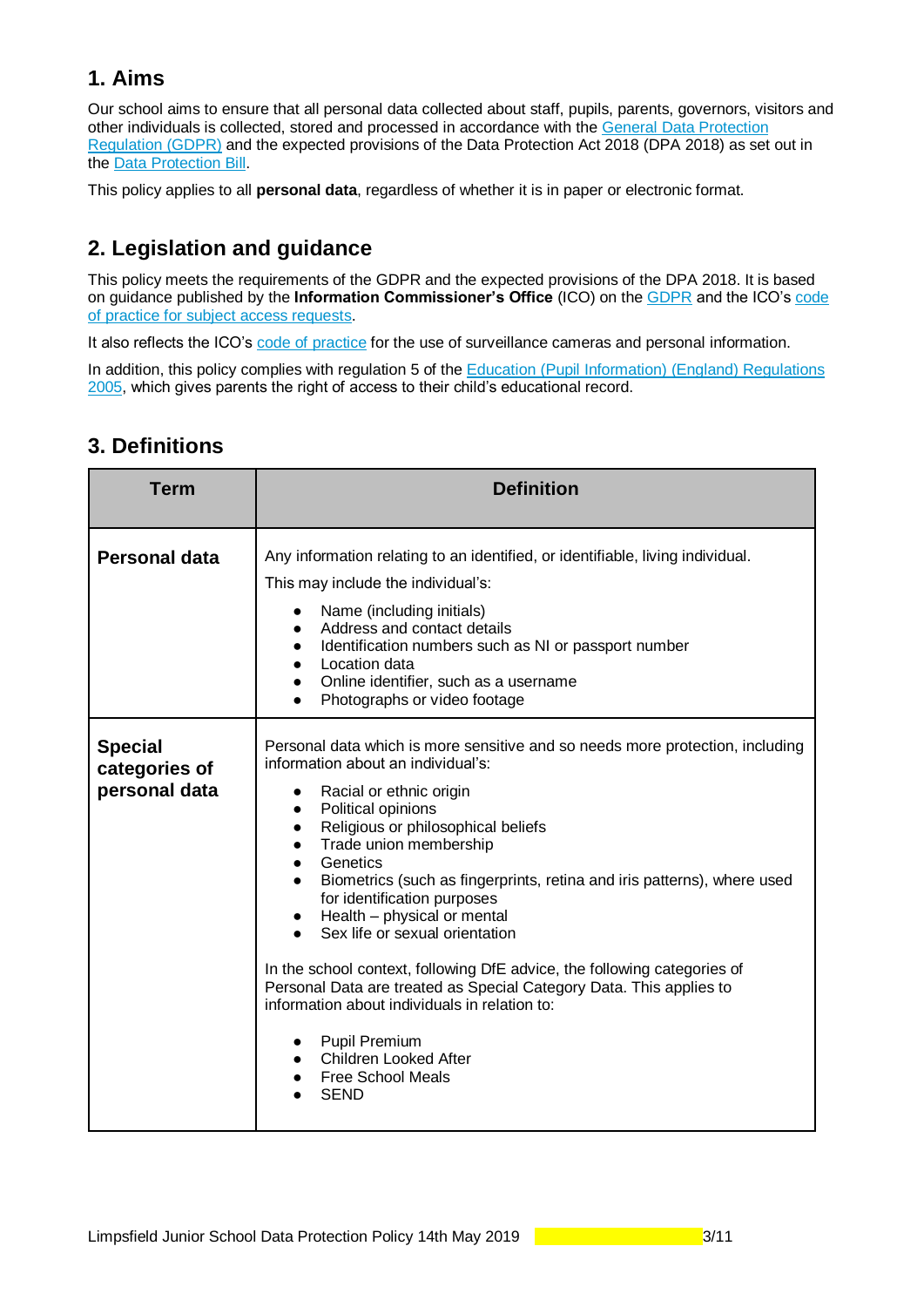| <b>Processing</b>                                           | Anything done to personal data, such as collecting, recording, organising,<br>structuring, storing, adapting, altering, retrieving, using, disseminating, erasing<br>or destroying.<br>Processing can be automated or manual. |
|-------------------------------------------------------------|-------------------------------------------------------------------------------------------------------------------------------------------------------------------------------------------------------------------------------|
| Data subject                                                | The identified or identifiable individual whose personal data is held or<br>processed.                                                                                                                                        |
| Data controller                                             | A person or organisation that determines the purposes and the means of<br>processing of personal data.                                                                                                                        |
| Data processor                                              | A person or other body, other than an employee of the data controller, who<br>processes personal data on behalf of the data controller.                                                                                       |
| Personal data<br>breach                                     | A breach of security leading to the accidental or unlawful destruction, loss,<br>alteration, unauthorised disclosure of, or access to personal data.                                                                          |
| <b>Data Protection</b><br>Officer (DPO)                     | A named individual who helps the school protect their data and stay compliant<br>with data protection regulations                                                                                                             |
| <b>Information</b><br><b>Commissioner's</b><br>Office (ICO) | The UK supervisory authority for data protection. They have the responsibility<br>for enforcing the data protection regulations (GDPR)                                                                                        |
| <b>GDPR</b>                                                 | The General Data Protection Regulations 2016. New regulations covering data<br>protection that became enforceable in May 2018.                                                                                                |

## <span id="page-3-0"></span>**4. The data controller**

Our school processes personal data relating to parents, pupils, staff, governors, visitors and others, and therefore is a **data controller**.

<span id="page-3-1"></span>The school is [registered as a](https://ico.org.uk/about-the-ico/what-we-do/register-of-data-controllers/) **[data controller](https://ico.org.uk/about-the-ico/what-we-do/register-of-data-controllers/)** [with the ICO](https://ico.org.uk/about-the-ico/what-we-do/register-of-data-controllers/) and will renew this registration annually or as otherwise legally required.

## **5. Roles and responsibilities**

This policy applies to **all staff** employed by our school, and to external organisations or individuals working on our behalf. Staff who do not comply with this policy may face disciplinary action.

#### **5.1 Governing board**

The governing board has overall responsibility for ensuring that our school complies with all relevant data protection obligations.

#### **5.2 Data protection officer**

The data protection officer (DPO) is responsible for overseeing the implementation of this policy, monitoring our compliance with data protection law, and developing related policies and guidelines where applicable.

They will provide an annual report of their activities directly to the governing board and, where relevant, report to the board their advice and recommendations on school data protection issues.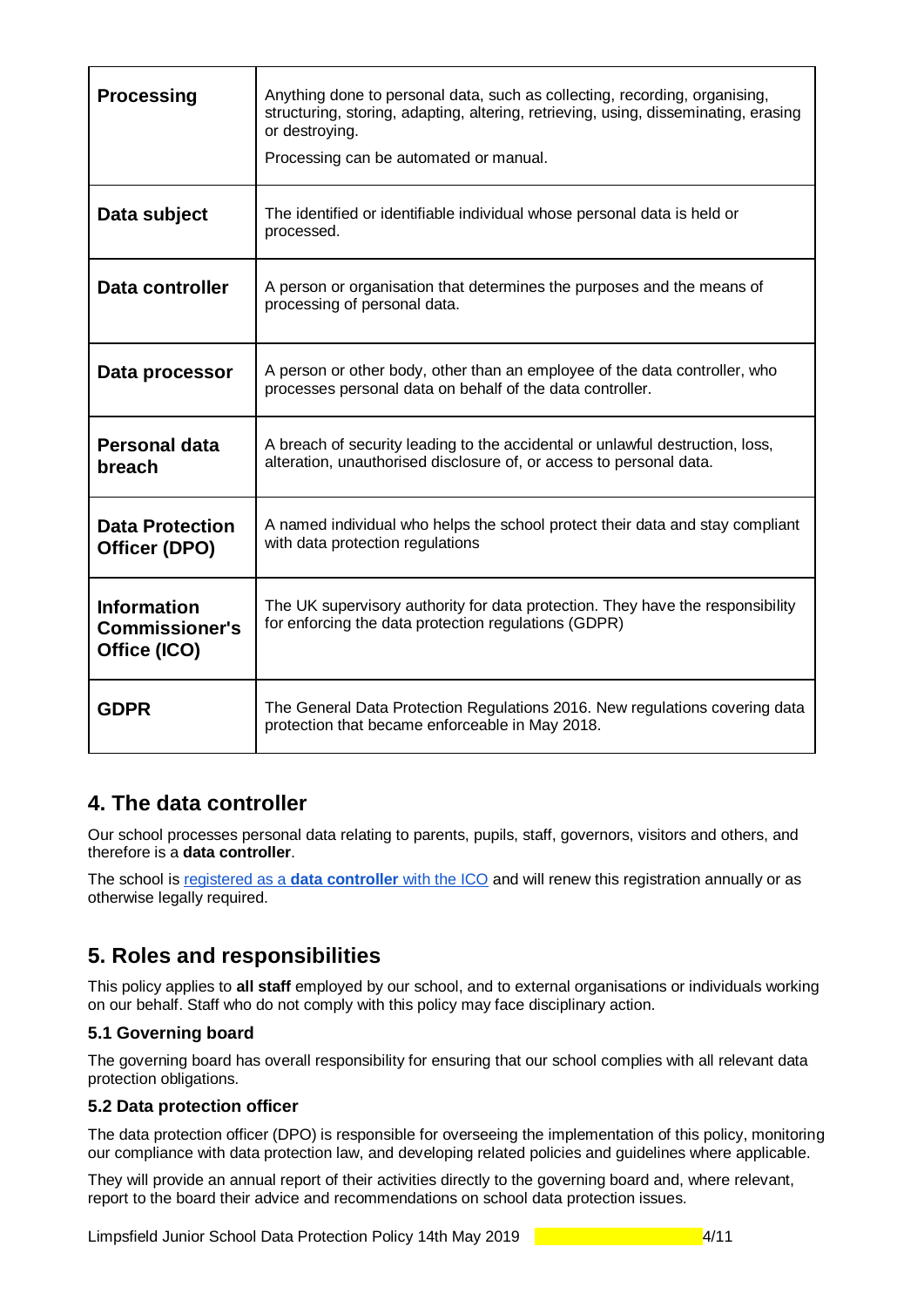The DPO is also the first point of contact for individuals whose data the school processes, and for the ICO.

Full details of the DPO's responsibilities are set out in their job description.

Our DPO is **Andy Wynne** and is contactable via **andy.wynne@learnsheffield.co.uk**

#### **5.3 Headteacher**

The headteacher acts as the representative of the data controller on a day-to-day basis.

#### **5.4 All staff**

Staff are responsible for:

- Collecting, storing and processing any personal data in accordance with this policy
- Informing the school of any changes to their personal data, such as a change of address
- Contacting the DPO in the following circumstances:

With any questions about the operation of this policy, data protection law, retaining personal data or keeping personal data secure

- If they have any concerns that this policy is not being followed
- If they are unsure whether or not they have a lawful basis to use personal data in a particular way
- If they need to rely on or capture consent, draft a privacy notice, deal with data protection rights invoked by an individual, or transfer personal data outside the European Economic Area
- If there has been a data breach or they suspect there may have been a data breach
- Whenever they are engaging in a new activity that involves the use of personal data
- If they need help with any contracts or sharing of personal data with third parties

## <span id="page-4-0"></span>**6. Data protection principles**

The GDPR is based on data protection principles that our school must comply with.

The principles say that personal data must be:

- Processed lawfully, fairly and in a transparent manner
- Collected for specified, explicit and legitimate purposes
- Adequate, relevant and limited to what is necessary to fulfil the purposes for which it is processed
- Accurate and, where necessary, kept up to date
- Kept for no longer than is necessary for the purposes for which it is processed
- Processed in a way that ensures it is appropriately secure

<span id="page-4-1"></span>This policy sets out how the school aims to comply with these principles.

## **7. Collecting personal data**

#### **7.1 Lawfulness, fairness and transparency**

We will only process personal data where we have one of 6 'lawful bases' (legal reasons) to do so under data protection law:

- The data needs to be processed so that the school can **fulfil a contract** with the individual, or the individual has asked the school to take specific steps before entering into a contract
- The data needs to be processed so that the school can **comply with a legal obligation**
- The data needs to be processed to ensure the **vital interests** of the individual e.g. to protect someone's life
- The data needs to be processed so that the school, as a public authority, can perform a task **in the public interest,** and carry out its official functions
- The data needs to be processed for the **legitimate interests** of the school or a third party (provided the individual's rights and freedoms are not overridden)
- The individual (or their parent/carer when appropriate in the case of a pupil) has freely given clear **consent**

For special categories of personal data, we will also meet one of the special category conditions for processing which are set out in the GDPR and Data Protection Act 2018.

For the majority of data that schools hold and process consent is not required as schools have a legal obligation to keep children safe and deliver education.

Limpsfield Junior School Data Protection Policy 14th May 2019 **1998** 1999 1991 1992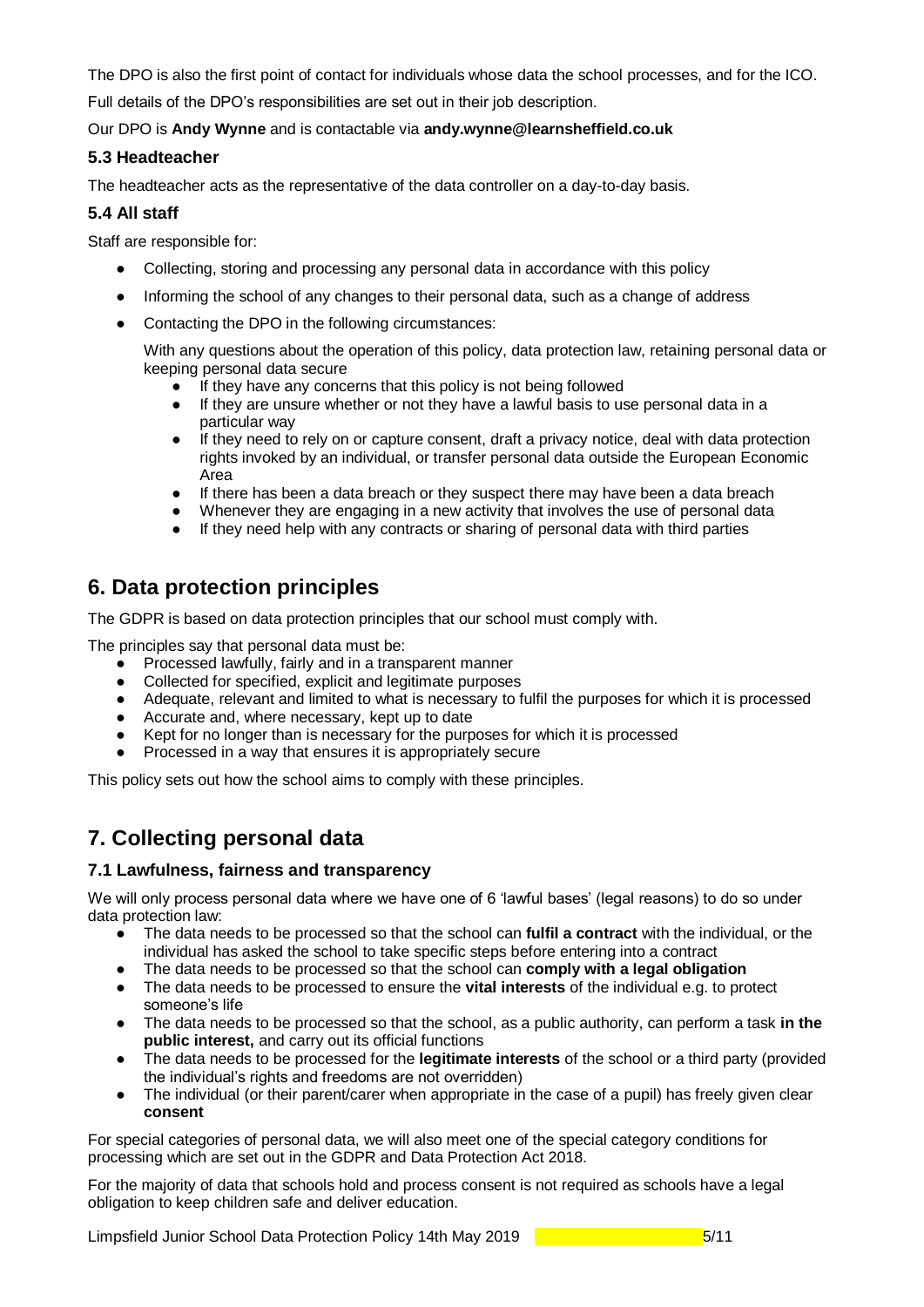If we offer online services to pupils, and we intend to rely on consent as a basis for processing, we will get parental consent (except for online counselling and preventive services).

Whenever we first collect personal data directly from individuals, we will provide them with the relevant information required by data protection law.

#### **7.2 Limitation, minimisation and accuracy**

We will only collect personal data for specified, explicit and legitimate reasons. We will explain these reasons to the individuals when we first collect their data.

If we want to use personal data for reasons other than those given when we first obtained it, we will inform the individuals concerned before we do so, and seek consent where necessary.

Staff must only process personal data where it is necessary in order to do their jobs.

When staff no longer need the personal data they hold, they must ensure it is deleted or anonymised. This will be done in accordance with the school's **record retention schedule** which follows the retention periods set out by Sheffield City Council and/or the Information and Records Management Society.

## <span id="page-5-0"></span>**8. Sharing personal data**

We will not normally share personal data with anyone else, but may do so where:

- There is an issue with a pupil or parent/carer that puts the safety of our staff at risk
- We need to liaise with other agencies we will seek consent as necessary before doing this
- Our suppliers or contractors need data to enable us to provide services to our staff and pupils for example, IT companies. When doing this, we will:
	- $\circ$  Only appoint suppliers or contractors which can provide sufficient guarantees that they comply with data protection law
	- $\circ$  Establish a data sharing agreement with the supplier or contractor, either in the contract or as a standalone agreement, to ensure the fair and lawful processing of any personal data we share
	- $\circ$  Only share data that the supplier or contractor needs to carry out their service, and information necessary to keep them safe while working with us

We will also share personal data with law enforcement and government bodies where we are legally required to do so, including for:

- The prevention or detection of crime and/or fraud
- The apprehension or prosecution of offenders
- The assessment or collection of tax owed to HMRC
- In connection with legal proceedings
- Where the disclosure is required to satisfy our safeguarding obligations
- Research and statistical purposes, as long as personal data is sufficiently anonymised or consent has been provided

We may also share personal data with emergency services and local authorities to help them to respond to an emergency situation that affects any of our pupils or staff.

Where we transfer personal data to a country or territory outside the European Economic Area, we will do so in accordance with data protection law.

## <span id="page-5-1"></span>**9. Subject access requests and other rights of individuals**

#### **9.1 Subject access requests**

Individuals have a right to make a 'subject access request' to gain access to personal information that the school holds about them. This includes:

- Confirmation that their personal data is being processed
- Access to a copy of the data
- The purposes of the data processing
- The categories of personal data concerned
- Who the data has been, or will be, shared with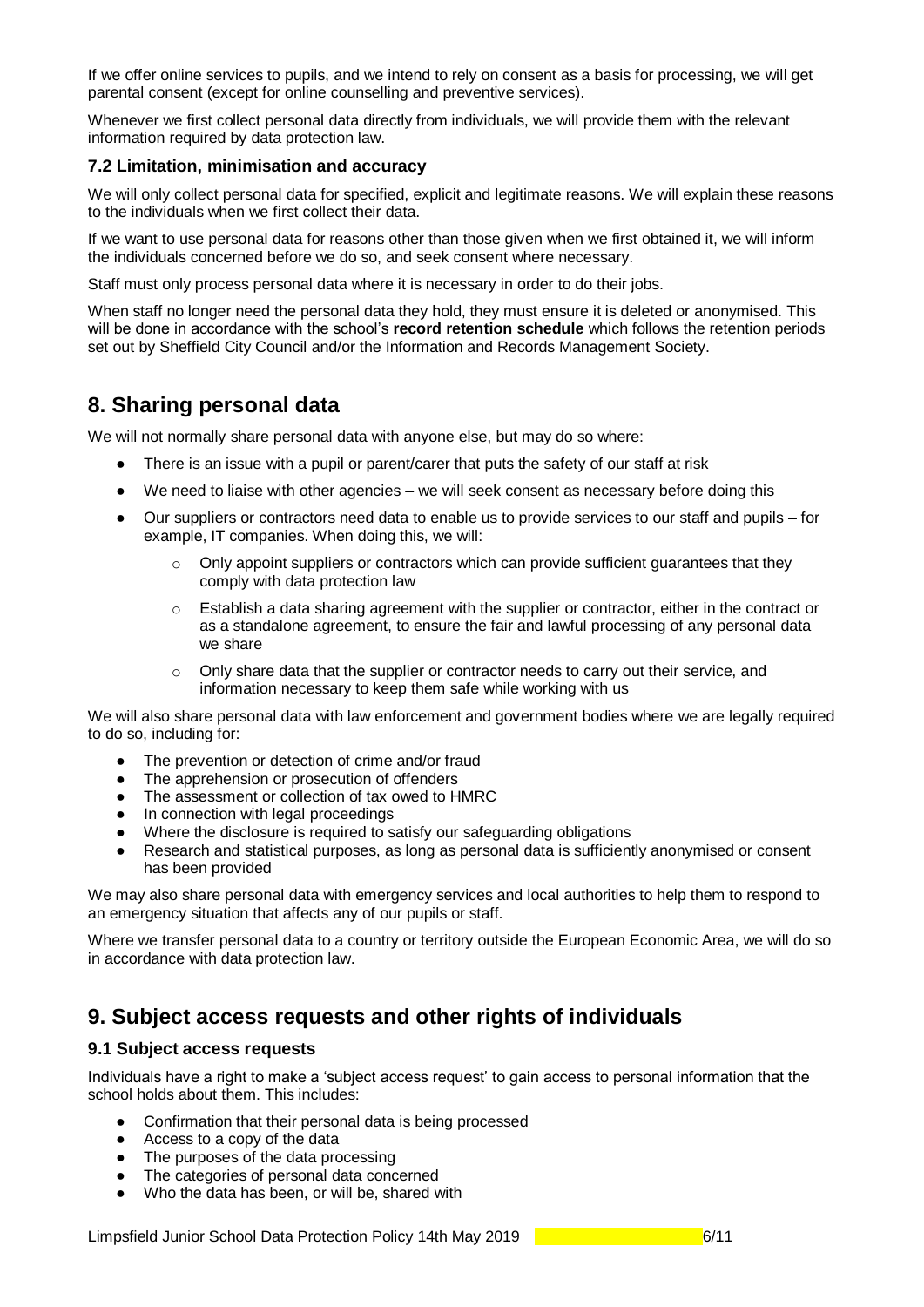- How long the data will be stored for, or if this isn't possible, the criteria used to determine this period
- The source of the data, if not the individual
- Whether any automated decision-making is being applied to their data, and what the significance and consequences of this might be for the individual

Subject access requests must be submitted in writing, either by letter or email to the school or the DPO. They should include:

- Name of individual
- Correspondence address
- Contact number and email address
- Details of the information requested

If staff receive a subject access request they must immediately forward it to the school business manager or the DPO.

#### **9.2 Children and subject access requests**

Personal data about a child belongs to that child, and not the child's parents or carers. For a parent or carer to make a subject access request with respect to their child, the child must either be unable to understand their rights and the implications of a subject access request, or have given their consent.

Children below the age of 12 are generally not regarded to be mature enough to understand their rights and the implications of a subject access request. Therefore, most subject access requests from parents or carers of pupils at our school may be granted without the express permission of the pupil. This is not a rule and a pupil's ability to understand their rights will always be judged on a case-by-case basis.

#### **9.3 Responding to subject access requests**

When responding to requests, we:

- May ask the individual to provide 2 forms of identification
- May contact the individual via phone to confirm the request was made
- Will respond without delay and within 1 month of receipt of the request
- Will provide the information free of charge<br>● May tell the individual we will comply withing
- May tell the individual we will comply within 3 months of receipt of the request, where a request is complex or numerous. We will inform the individual of this within 1 month, and explain why the extension is necessary

We will not disclose information if it:

- Might cause serious harm to the physical or mental health of the pupil or another individual
- Would reveal that the child is at risk of abuse, where the disclosure of that information would not be in the child's best interests
- Is contained in adoption or parental order records
- Is given to a court in proceedings concerning the child

If the request is unfounded or excessive, we may refuse to act on it, or charge a reasonable fee which takes into account administrative costs.

A request will be deemed to be unfounded or excessive if it is repetitive, or asks for further copies of the same information.

When we refuse a request, we will tell the individual why, and tell them they have the right to complain to the ICO.

#### **9.4 Other data protection rights of the individual**

In addition to the right to make a subject access request (see above), and to receive information when we are collecting their data about how we use and process it (see section 7), individuals also have the right to:

- Withdraw their consent to processing at any time
- Ask us to rectify, erase or restrict processing of their personal data, or object to the processing of it (in certain circumstances)
- Prevent use of their personal data for direct marketing
- Challenge processing which has been justified on the basis of public interest
- Request a copy of agreements under which their personal data is transferred outside of the European Economic Area
- Object to decisions based solely on automated decision making or profiling (decisions taken with no human involvement, that might negatively affect them)
- Prevent processing that is likely to cause damage or distress
- Be notified of a data breach in certain circumstances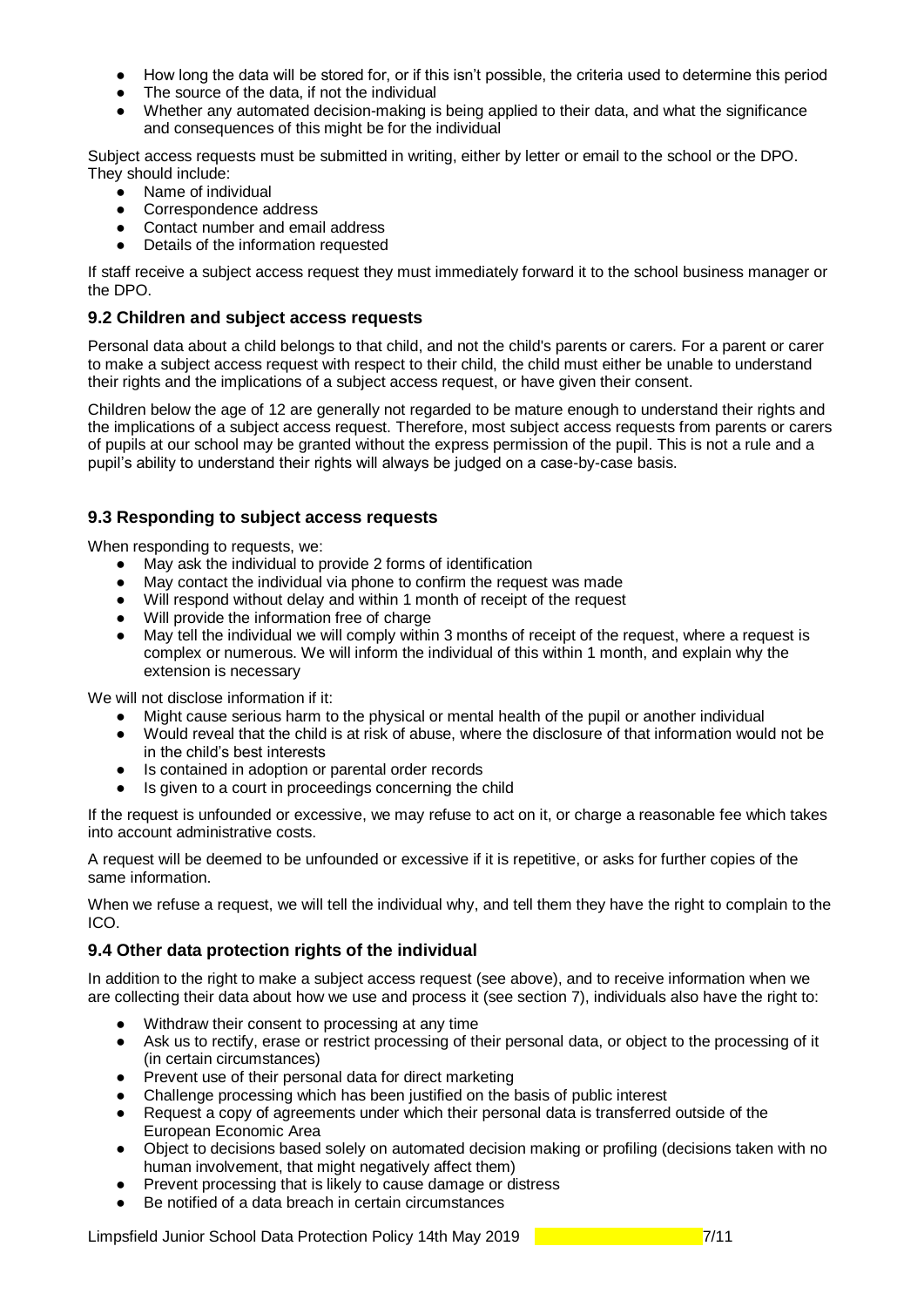- Make a complaint to the ICO
- Ask for their personal data to be transferred to a third party in a structured, commonly used and machine-readable format (in certain circumstances)

Individuals should submit any request to exercise these rights to the DPO. If staff receive such a request, they must immediately forward it to the DPO.

## <span id="page-7-0"></span>**10. Parental requests to see the educational record**

<span id="page-7-1"></span>Parents, or those with parental responsibility, have a legal right to free access to their child's educational record (which includes most information about a pupil) within 15 school days of receipt of a written request.

## **11. CCTV**

We use CCTV in various locations around the school site to ensure it remains safe. We will adhere to the ICO's [code of practice](https://ico.org.uk/media/for-organisations/documents/1542/cctv-code-of-practice.pdf) for the use of CCTV.

We do not need to ask individuals' permission to use CCTV, but we make it clear where individuals are being recorded. Security cameras are clearly visible and accompanied by prominent signs explaining that CCTV is in use.

Any enquiries about the CCTV system should be directed to Mr. Moss, Head Teacher

## <span id="page-7-2"></span>**12. Photographs and videos**

As part of our school activities, we may take photographs and record images of individuals within our school.

We will obtain written consent from parents/carers for photographs and videos to be taken of their child for communication, marketing and promotional materials. We will clearly explain how the photograph and/or video will be used to both the parent/carer and pupil.

Uses may include:

- Within school on notice boards and in school magazines, brochures, newsletters, etc.
- Outside of school by external agencies such as the school photographer, newspapers, campaigns
- Online on our school website or social media pages
- Local and national press and media

Consent can be refused or withdrawn at any time. If consent is withdrawn, we will delete the photograph or video and not distribute it further.

When using photographs and videos in this way we will not accompany them with any other personal information about the child, to ensure they cannot be identified.

See our child protection and safeguarding policy and staff code of conduct for more information on our use of photographs and videos.

## <span id="page-7-3"></span>**13. Data protection by design and default**

We will put measures in place to show that we have integrated data protection into all of our data processing activities, including:

- Appointing a suitably qualified DPO, and ensuring they have the necessary resources to fulfil their duties and maintain their expert knowledge
- Only processing personal data that is necessary for each specific purpose of processing, and always in line with the data protection principles set out in relevant data protection law (see section 6)
- Completing privacy impact assessments where the school's processing of personal data presents a high risk to rights and freedoms of individuals, and when introducing new technologies (the DPO will advise on this process)
- Integrating data protection into internal documents including this policy, any related policies and privacy notices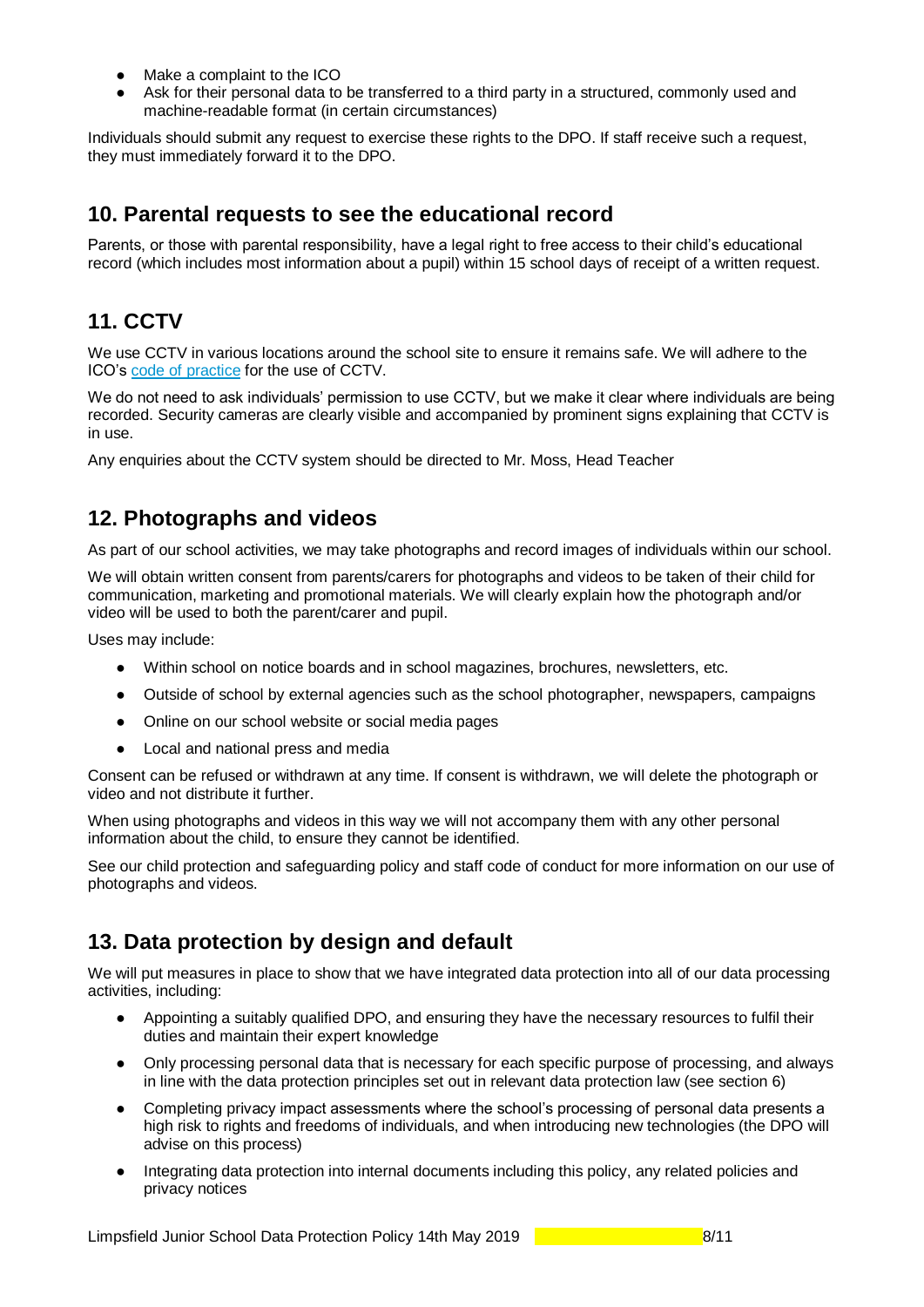- Regularly training members of staff on data protection law, this policy, any related policies and any other data protection matters; we will also keep a record of attendance
- Regularly conducting reviews and audits to test our privacy measures and make sure we are compliant
- Maintaining records of our processing activities, including:
	- $\circ$  For the benefit of data subjects, making available the name and contact details of our school and DPO and all information we are required to share about how we use and process their personal data (via our privacy notices)
	- $\circ$  For all personal data that we hold, maintaining an internal record of the type of data, data subject, how and why we are using the data, any third-party recipients, how we are storing the data, retention periods and how we are keeping the data secure

## <span id="page-8-0"></span>**14. Data security and storage of records**

We will protect personal data and keep it safe from unauthorised or unlawful access, alteration, processing or disclosure, and against accidental or unlawful loss, destruction or damage.

In particular:

- Paper-based records and portable electronic devices, such as laptops and hard drives that contain personal data are kept under lock and key when not in use
- Papers containing confidential personal data must not be left on office and classroom desks, on staff room tables, pinned to notice/display boards, or left anywhere else where there is general access
- Where personal information needs to be taken off site, staff must sign it in and out from the school office
- Passwords that are at least 8 characters long containing letters and numbers are used to access school computers, laptops and other electronic devices. Staff and pupils are reminded to change their passwords at regular intervals
- Encryption software is used to protect all portable devices and removable media, such as laptops and USB devices
- Staff, pupils or governors who store personal information on their personal devices are expected to follow the same security procedures as for school-owned equipment
- Where we need to share personal data with a third party, we carry out due diligence and take reasonable steps to ensure it is stored securely and adequately protected (see section 8)

## <span id="page-8-1"></span>**15. Disposal of records**

Personal data that is no longer needed will be disposed of securely. Personal data that has become inaccurate or out of date will also be disposed of securely, where we cannot or do not need to rectify or update it.

For example, we will shred or incinerate paper-based records, and overwrite or delete electronic files. We may also use a third party to safely dispose of records on the school's behalf. If we do so, we will require the third party to provide sufficient guarantees that it complies with data protection law.

## <span id="page-8-2"></span>**16. Personal data breaches**

The school will make all reasonable endeavours to ensure that there are no personal data breaches.

In the unlikely event of a suspected data breach, we will follow the procedure set out in [appendix 1.](#page-10-0)

<span id="page-8-3"></span>When appropriate, we will report the data breach to the ICO within 72 hours.

## **17. Training**

All staff and governors are provided with data protection training.

Data protection will also form part of continuing professional development, where changes to legislation, guidance or the school's processes make it necessary.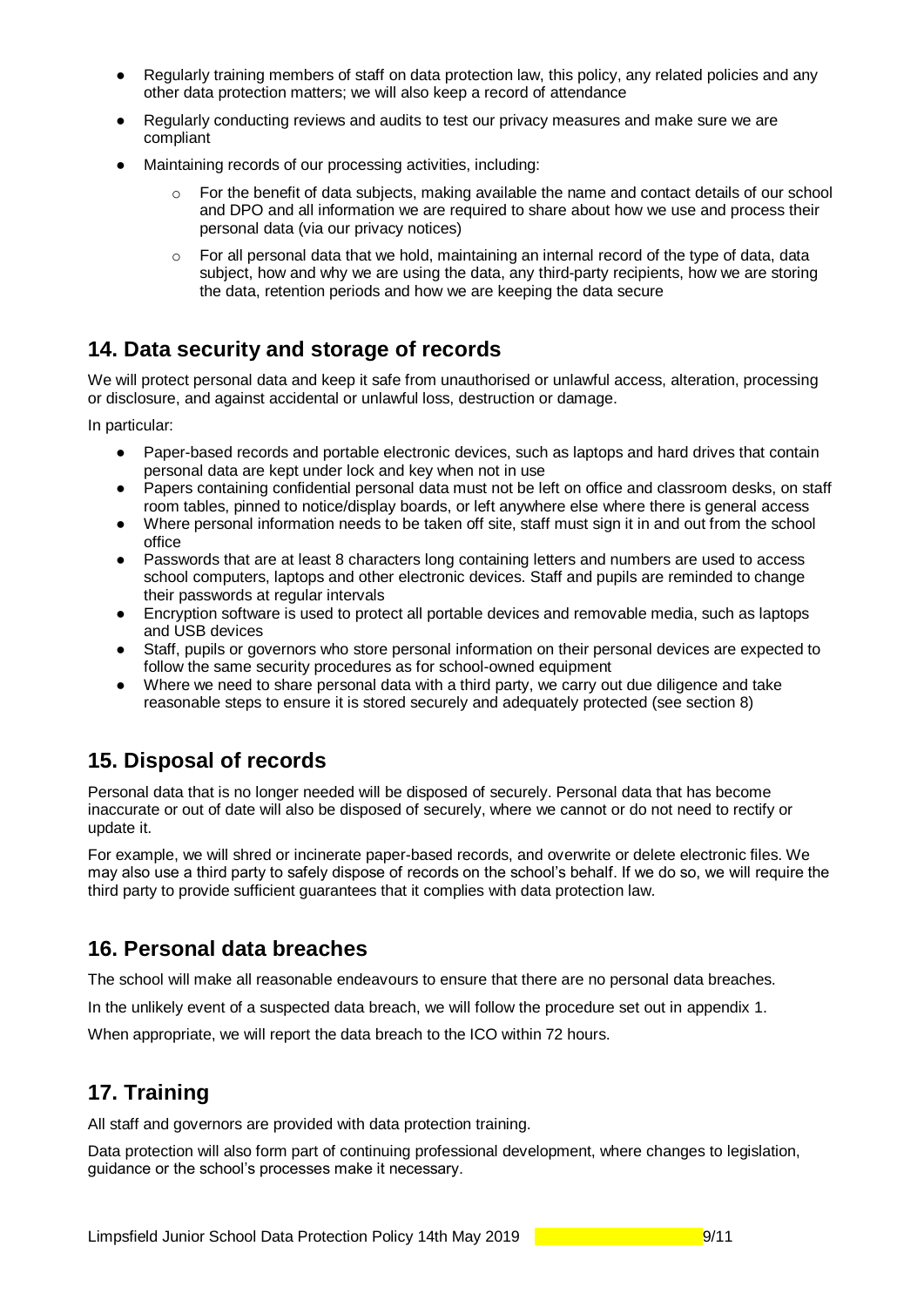## <span id="page-9-0"></span>**18. Monitoring arrangements**

The DPO is responsible for monitoring this policy. The governing body and senior school staff will review it together with the DPO.

This policy will be reviewed and updated if necessary when the Data Protection Bill receives royal assent and becomes law (as the Data Protection Act 2018) – if any changes are made to the bill that affect our school's practice. Otherwise, or from then on, this policy will be reviewed **every 2 years** and shared with the full governing board.

## <span id="page-9-1"></span>**19. Links with other policies**

This data protection policy is linked to our:

- Freedom of information publication scheme
- Online safety policy
- Information retention policies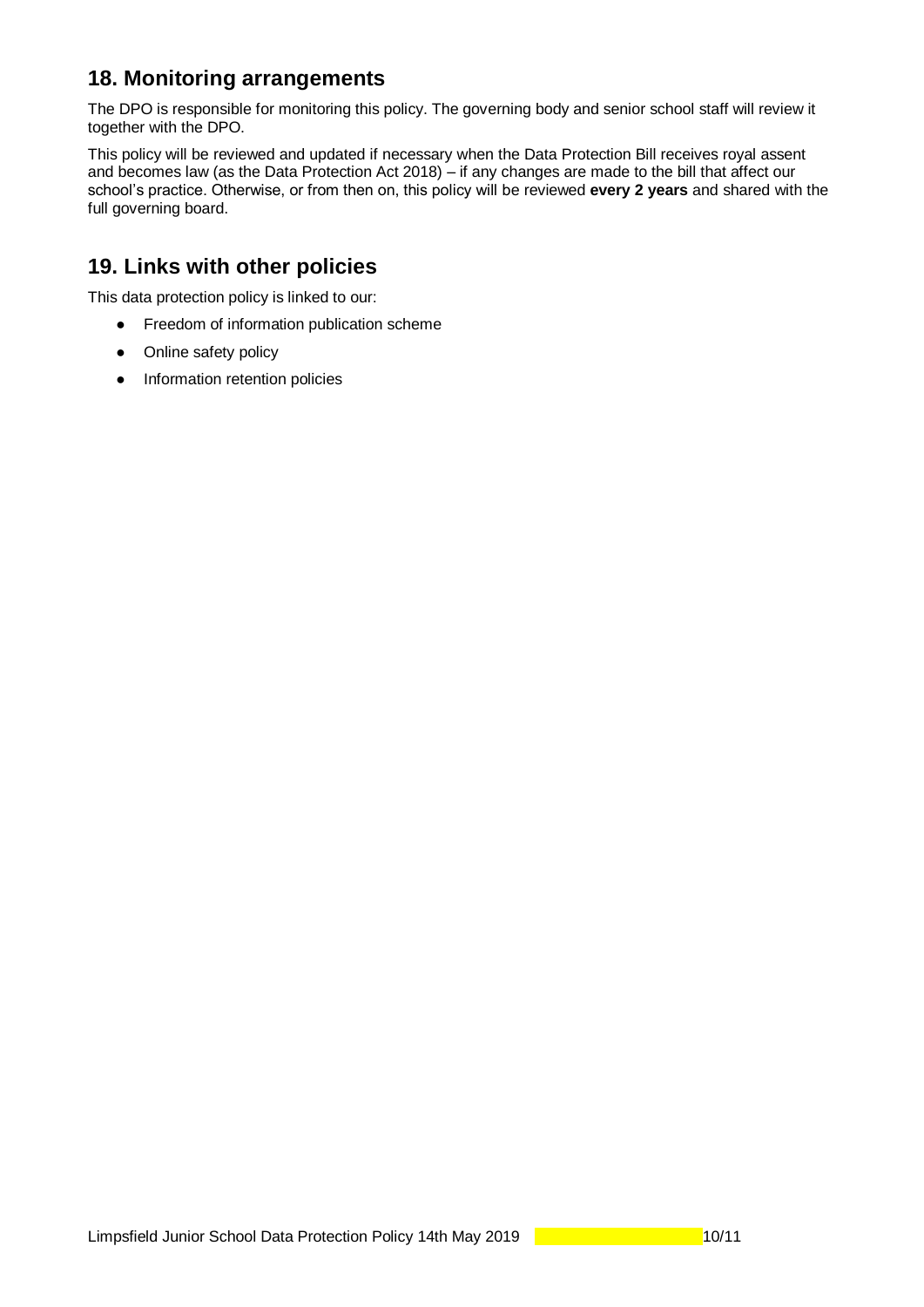## <span id="page-10-0"></span>**Appendix 1: Personal data breach procedure**

This procedure is based on [guidance on personal data breaches](https://ico.org.uk/for-organisations/guide-to-the-general-data-protection-regulation-gdpr/personal-data-breaches/) produced by the ICO.

- On finding or causing a breach, or potential breach, the staff member or data processor must immediately notify the DPO
- The DPO will investigate the report, and determine whether a breach has occurred. To decide, the DPO will consider whether personal data has been accidentally or unlawfully:
	-
	- o Lost Stolen
	- o Destroyed
	- o Altered
	- o Disclosed or made available where it should not have been
	- o Made available to unauthorised people
- The DPO will alert the headteacher and the chair of governors
- The DPO will make all reasonable efforts to contain and minimise the impact of the breach, assisted by relevant staff members or data processors where necessary.
- The DPO will assess the potential consequences, based on how serious they are, and how likely they are to happen
- The DPO will work out whether the breach must be reported to the ICO. This must be judged on a case-by-case basis. To decide, the DPO will consider whether the breach is likely to negatively affect people's rights and freedoms, and cause them any physical, material or non-material damage (e.g. emotional distress), including through:
	- o Loss of control over their data
	- o Discrimination
	- o Identity theft or fraud
	- o Financial loss
	- o Unauthorised reversal of pseudonymisation (for example, key-coding)
	- o Damage to reputation
	- o Loss of confidentiality
	- o Any other significant economic or social disadvantage to the individual(s) concerned

If it's likely that there will be a risk to people's rights and freedoms, the DPO must notify the ICO.

- The DPO will document the decision (either way), in case it is challenged at a later date by the ICO or an individual affected by the breach. Documented decisions are stored on the school's computer system
- Where the ICO must be notified, the DPO will do this via the 'report a breach' page of the ICO [website](https://ico.org.uk/for-organisations/report-a-breach/) within 72 hours. As required, the DPO will set out:
	- $\circ$  A description of the nature of the personal data breach including, where possible:
		- The categories and approximate number of individuals concerned
		- The categories and approximate number of personal data records concerned
	- o The name and contact details of the DPO
	- o A description of the likely consequences of the personal data breach
	- $\circ$  A description of the measures that have been, or will be taken, to deal with the breach and mitigate any possible adverse effects on the individual(s) concerned
- If all the above details are not yet known, the DPO will report as much as they can within 72 hours. The report will explain that there is a delay, the reasons why, and when the DPO expects to have further information. The DPO will submit the remaining information as soon as possible
- The DPO will also assess the risk to individuals, again based on the severity and likelihood of potential or actual impact. If the risk is high, the DPO will promptly inform, in writing, all individuals whose personal data has been breached. This notification will set out:
	- o The name and contact details of the DPO
	- o A description of the likely consequences of the personal data breach
	- $\circ$  A description of the measures that have been, or will be, taken to deal with the data breach and mitigate any possible adverse effects on the individual(s) concerned